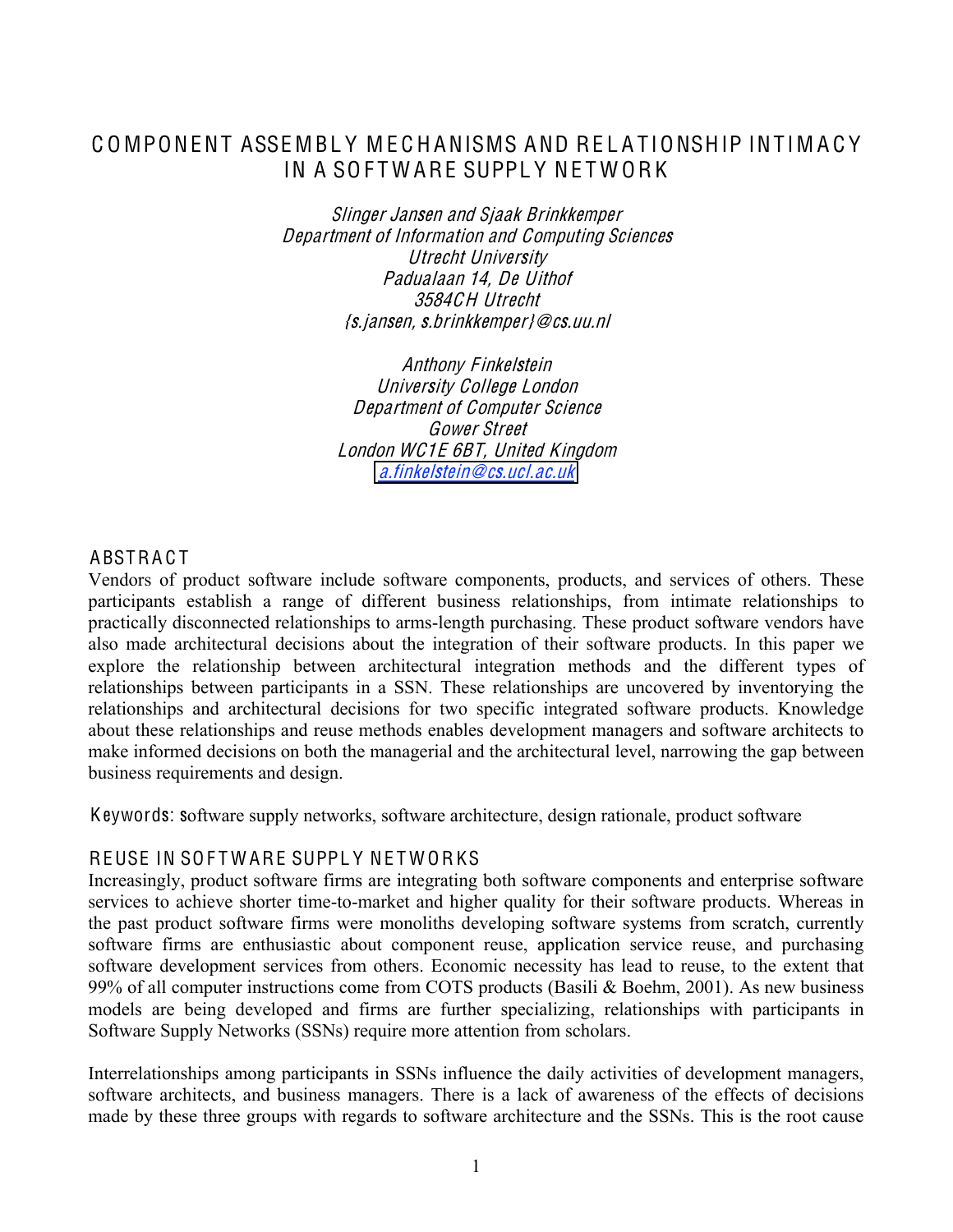of three recurring problems of software vendors: the software architecture is not flexible enough to replace quickly one commercial component with another, decisions are made to cooperate at a business level without having a clear view of the implications for software development effort, and new features of subcomponents of a system cannot be made available quick enough, due to compatibility problems. New modelling methods are required to provide development managers, software architects, and business developers with clear descriptions of a product's software architecture and its SSN.

A software supply network is a series of linked software, hardware, and service organizations cooperating to satisfy market demands (Jansen, Finkelstein, & Brinkkemper, 2007). The software ecosystem (Messerschmitt & Szyperski, 2003) of a software organization are all the software supply networks in which the organization actively cooperates. We define product software as software that is built for a market in repeated releases, as opposed to software that is built for one system (Xu & Brinkkemper, 2005).

A recent survey shows that 69% of software vendors ship their products with COTS (Components-Off-The-Shelf) from third parties (Jansen, Brinkkemper, & Helms, 2008). The benchmark survey also revealed that product software vendors are still relatively immature, when it comes to management of COTS. Only 25% of those respondents that do use COTS version track those COTS included in their product. To do so these software vendors store COTS in the source tree or a versioned release repository. Similarly, in eight case studies of product software vendors and their CCU processes, conducted between 2003 and 2006, results were found that only rarely software vendors store version information and compatibilities of COTS explicitly (Jansen, 2007). When it is done, all too often they can be found using a spreadsheet, which is not readable by deployment scripts, inhibiting automated deployment problem resolution.

This paper has four contributions. In the next section a list of SSN roles is provided that can assist in defining the business value of a participant in a SSN. In the following section different methods for functionality re-use are defined, an exercise that has not been done since (Krueger, 1992). Thirdly, third-party functionality re-use is described in two software products, together with the relationships with the suppliers of the functionality. Finally, we hypothesize about the relationships between SSN relations and tight or loose coupling of third-party functionality.

## DEFINING ROLES IN THE SOFTWARE SUPPLY NETWORK

Many terms are used in the software industry to describe roles in software supply networks. Microsoft is described as an ecosystem leader, SAP is a first tier supplier, Amazon.com is listed as a value added reseller (Sturgeon, 2000), and COTS suppliers are known as lower tier suppliers or sub-contractors. Simultaneously, each of these terms has at least half a dozen synonyms. Different approaches can be taken when trying to define roles in a SSN, by looking at end-product delivery, activity scope (Sturgeon, 2000) or contract type.

When looking at end-product delivery, we require the concept of the product software production pipeline (see *F[igur](#page-2-0)e 1*). Seven major decoupling points (Jansen, Finkelstein, & Brinkkemper, 2007) are identified, where new customers can arise to purchase a semi-finished product. First, a development organization can outsource the requirements engineering process and/or design process  $(a, b)$ . The developer can choose to release their source code  $(c)$ , binaries  $(d)$ , or assemblies of components  $(e)$  to another developing organization who uses these artifacts as a component to their product, or to a publisher who releases the product (common for games, where the vendor is rarely the developer). A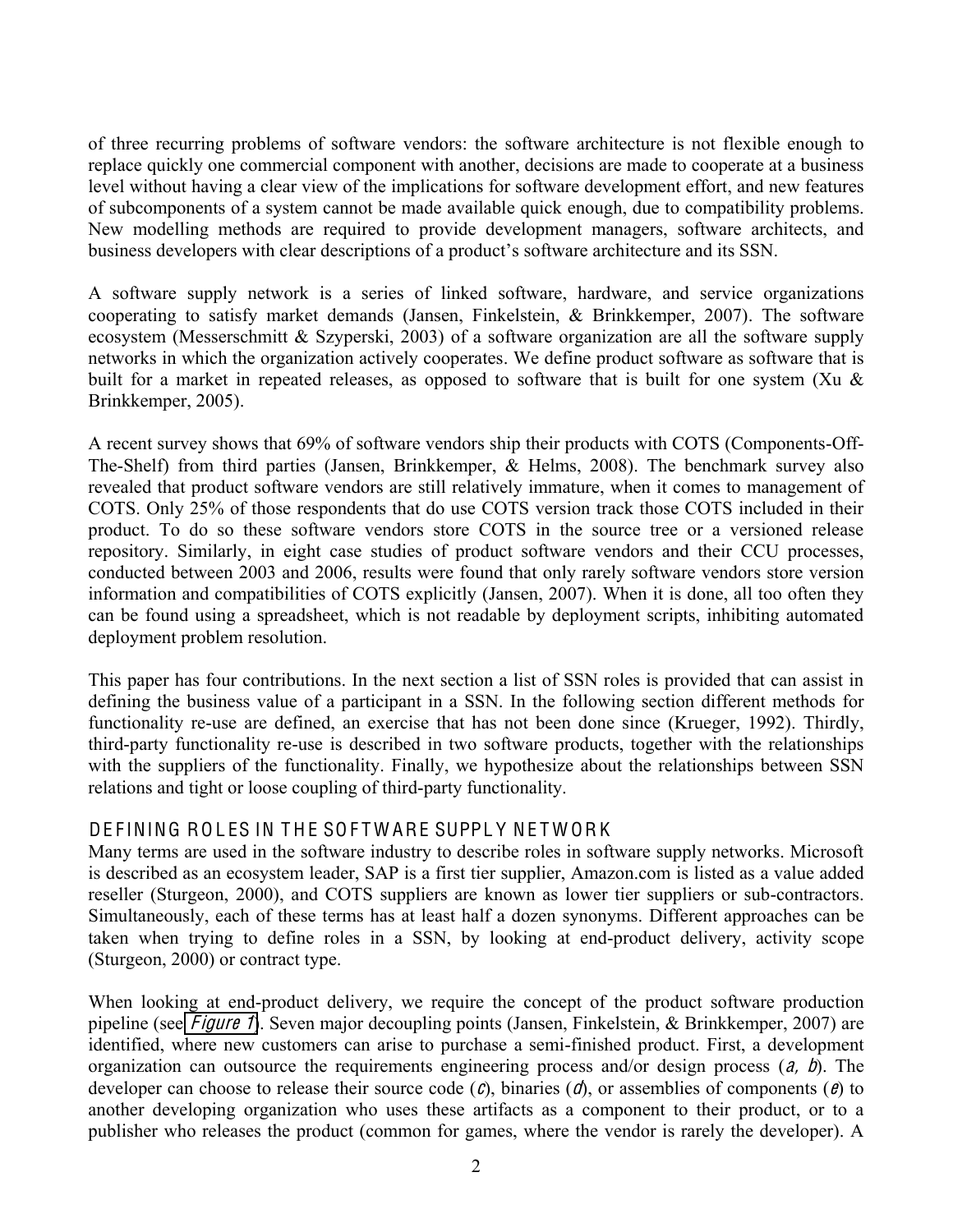software vendor can also choose to release the product itself, either as a package, or as a deployed system ( $\hbar$ ). Finally, a vendor can decide to offer their product to its customer in an application service provider model, where the vendor sells usage of its product instead of the product itself  $(q)$ . It is not uncommon for software products going through iterations of the decoupling points before the product is delivered to a customer. It is easy to envisage that a system designer creates a design, sells the design, and the software developer starts at the requirements phase again to see what can be added to the design.



<span id="page-2-0"></span>In Table 1 a partial list of roles in a SSN is provided. The roles are presented as if the participant is active in a SSN. They are grouped by software resellers, software service organizations, application service providers, and software vendors. Software resellers are those participants in the SSN that contract products and components and resell them to others. Service organizations are those organizations that provide services to software developers, ranging from requirements engineering to implementation services. Application service providers are those organizations that have deployed an application on their own servers, and provide the service to customers and other participants in the SSN. Finally, software vendors are those that develop software that can be sold as a product. Please note that these also include open source software developers because these also potentially add value to SSNs.

Table 1 shows that relationship intensity differs for each SSN role. A Value Added Reseller (VAR), for instance, can be an organization that buys a product, installs it on a pc, and resells the bundle, as a practically anonymous participant in the SSN. A VAR can also build extensions to a product (such as Microsoft CRM) and therefore requires a much more intimate relationship with the software supplier. Frequently, only the product makes the difference between two different terms. A COTS vendor, for instance, differs from an ISV (if at all) in that it delivers COTS instead of a final product.

Others (Messerschmitt & Szyperski, 2003) (Sturgeon, 2000) have defined different groups and classifications for organizations in supply networks. Software vendors (ISVs) are often seen as first-tier suppliers or Original Equipment Manufacturers (OEMs). COTS vendors are seen as second- or lowertier suppliers and service organizations are seen as turn-key solution providers. Beside these synonyms, (Sturgeon, 2000) defines companies as being 'lead firms' and 'integration firms', e.g., IBM, Microsoft, etc. Note that these terms can coexist and are in fact fundamental to this work. Most software vendors agree that they are 'integration firms', integrating some or performing all product software development activities (from Figure 1) up to the final provision of the service itself (example: Salesforce.com). We have left out terms that define the size or scale at which a participant operates, such as 'eco-system leader' (Microsoft) and leave this to future work.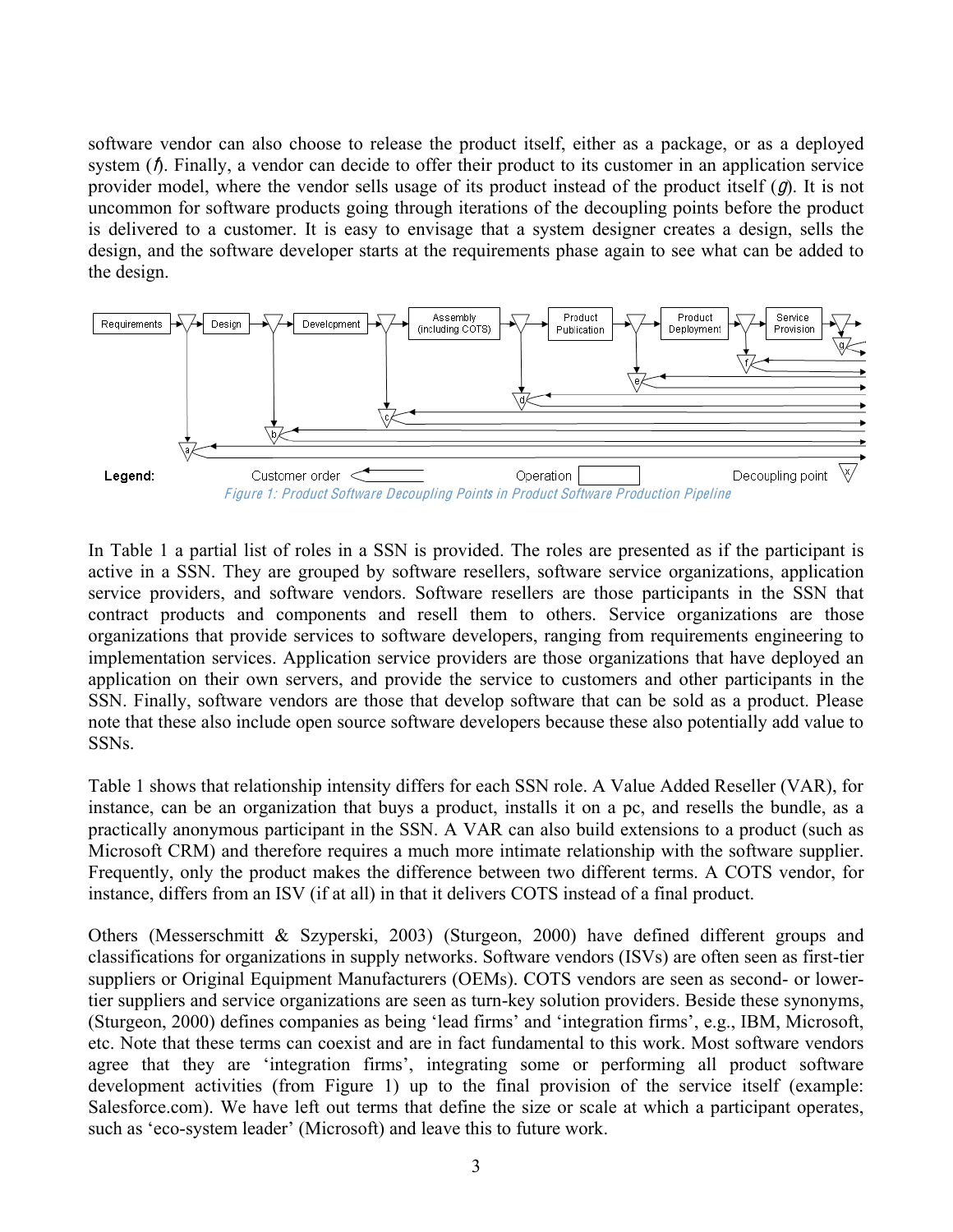When firms decide to cooperate in a SSN they can do so at different levels of interaction intimacy. These relationships can range from completely cold, for example when a software component is reused from an open source community that is unaware of that reuse, to very warm, for instance where two software vendors lay out their release schedules and plan their releases cooperatively. Many software firms themselves have developed loyalty programs with resellers and co-developers and are consciously encouraging software vendors to become (more active parts) of their eco-systems.

| Group                    | Term                                               |                        | Activity                        | Contractual<br>Relationship |                       |                                |                                      | Deliverable                          |  |  |
|--------------------------|----------------------------------------------------|------------------------|---------------------------------|-----------------------------|-----------------------|--------------------------------|--------------------------------------|--------------------------------------|--|--|
|                          |                                                    | Relationship intensity |                                 | Reseller                    | Vendor                | Enterprise<br>Service Supplier | Service<br>Supplie                   |                                      |  |  |
|                          | (i) Value added reseller                           | Any                    | Add functionality and<br>resell | $\mathbf X$                 |                       |                                | (Rebranded)<br>Product or<br>service |                                      |  |  |
|                          | (ii) Reseller                                      | Any                    | Buy and resell                  | $\overline{X}$              |                       |                                |                                      | Original Product                     |  |  |
| Resellers                | (iii) Software assembler                           | Intense                | Assemble and resell             | $\overline{\mathbf{X}}$     | $\mathbf X$           |                                |                                      | COTS or<br>product<br>assembly       |  |  |
|                          | (iv) Software publisher                            | Intense                | Rebrand and resell              | X                           | $\mathbf X$           |                                |                                      | (Rebranded)<br>Product or<br>service |  |  |
|                          | (v) Software Designer                              | Intense                | Supply service                  |                             |                       | $\mathbf X$                    |                                      | Software design                      |  |  |
| organizations<br>Service | (vi) Requirements engineer                         | Intense                | Supply service                  |                             |                       | $\mathbf X$                    |                                      | Requirements<br>documents            |  |  |
|                          | (vii) Software developer,<br>Outsourcing partner   | Intense                | Develop and supply<br>service   |                             | X                     | $\overline{X}$                 |                                      | Source code                          |  |  |
|                          | (viii) Product deployer                            | Intense                | Resell, deploy,<br>implement    |                             | X                     | $\mathbf X$                    |                                      | Deployed<br>product                  |  |  |
| providers<br>Service     | (ix) Application Service<br>Provider (ACAD Vendor) | Intense                | Provide computer<br>service     |                             |                       |                                | X                                    | Service                              |  |  |
|                          | (x) Independent Software<br>Vendor (ISV)           | Any                    | Build and Sell                  |                             | X                     |                                |                                      | Product                              |  |  |
| vendor                   | (xi) COTS vendor                                   | Any                    | Build and sell                  |                             | $\mathbf X$           |                                |                                      | <b>COTS</b>                          |  |  |
| Software                 | (xii) Original Design<br>Manufacturer (ODM)        | Intense                | Design, develop, and<br>sell    |                             | $\overline{\text{X}}$ | $\mathbf X$                    |                                      | Rebranded<br>Product                 |  |  |

Table 1: A Partial List of SSN Roles

## SOFTWARE FUNCTIONALITY EXTENSION MECHANISMS

Several mechanisms exist that extend software functionality with third party functionality: component calls, service calls, source code inclusion, and shared data objects. Component calls can be direct to a component, or indirect through a component bus or another (glue) component. Components are typical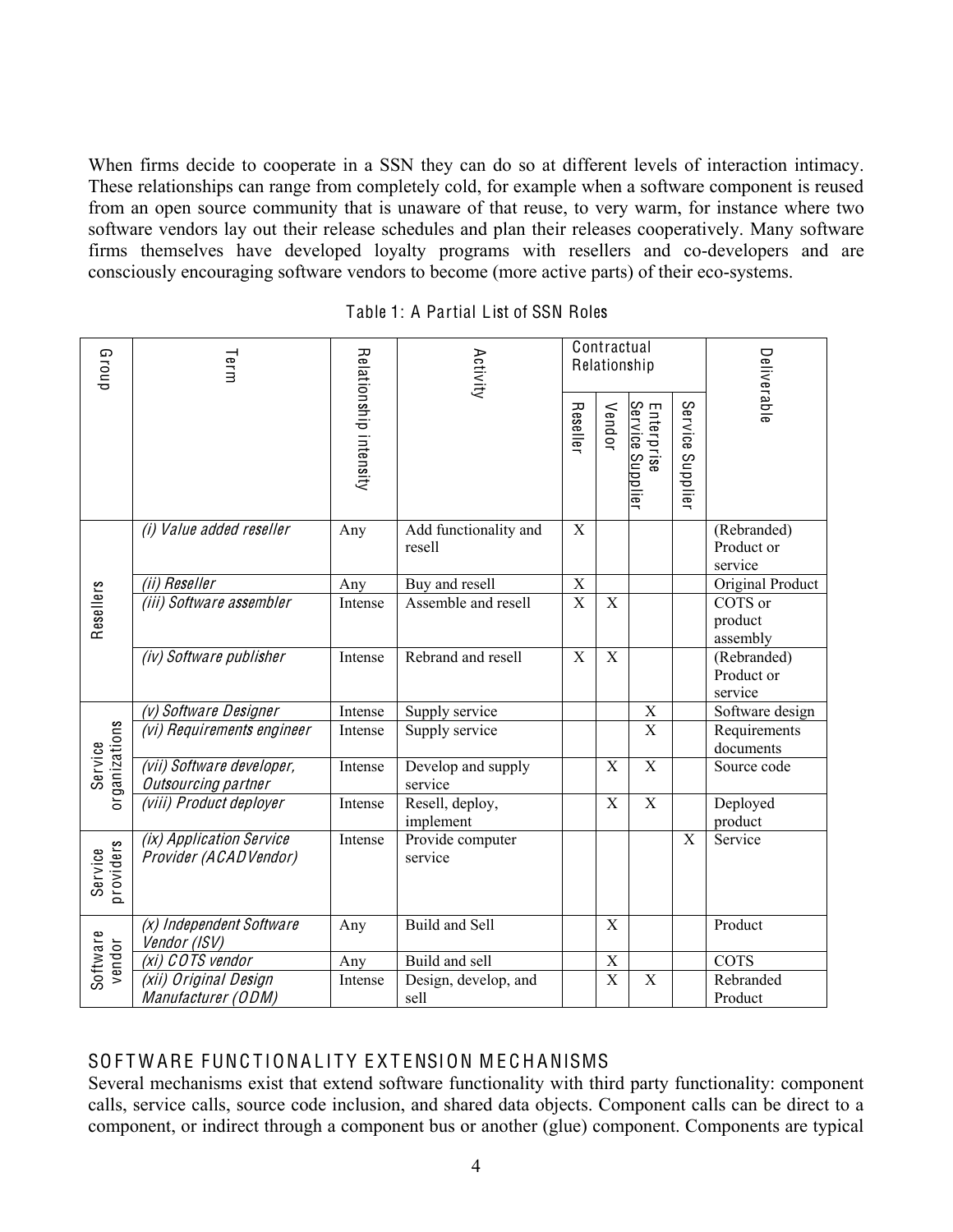in that they are dormant until invoked, compared to services that need to be live to be (re)used. Components can run independently (think of a shell script) or can require a component framework or virtual machine to be instantiated. Data object sharing, though popular, has the drawback that the database is required to be 'smart' (locking and transactions are at least required) and that software objects cannot independently evolve the data model.

Services tend to be live when called upon. This requires that they are running locally (think of MySql running on the same server as a PHP program) or remotely (think of a currency conversion service). The same holds for services as for components, that they can be called upon directly, for instance through a SOAP call or indirectly through a service bus. We cannot avoid the difference in trend here between services and components, in that services are said to be less tied to a location than components are. Furthermore, it is much easier to facilitate dynamic composition and updating of service configurations than it is for component configurations (Ajmani, Liskov, & Shrira, 2006).

Contrary to others (Tomer, Goldin, Kuflik, Kimchi, & Schach, 2004), we explicitly exclude source code inclusion because it has serious drawbacks. One can simply copy a method, class, or full package into a component configuration. By doing this, tight coupling is established, with all its downsides, such as the fact that an update of the third-party source requires another copy-paste action. We have developed a classification showing the different reuse patterns used for software products (see [Table 2](#page-4-0) and [Figure 2\)](#page-5-0). The presented mechanisms have been taken from other comprehensive overviews of software functionality extension such as Krueger's work on software reuse (Krueger, 1992), Szyperski's work on components (Szyperski, 1997), and the work of Shaw et al. on architectural connections (Shaw, DeLine, & Zelesnik, 1996).

<span id="page-4-0"></span>

| Unit of   | Mechanism               | <b>Interaction Method</b>        | Example                                      |
|-----------|-------------------------|----------------------------------|----------------------------------------------|
| Inclusion |                         |                                  |                                              |
| Component | (a) Direct comp. call   | Pipe and filter                  | Call runnable component and feed it data     |
|           | (b) Direct comp. call   | Shared data object(s)            | Call runnable component on data source,      |
|           |                         |                                  | report when finished                         |
|           | (c) Direct comp. call   | Plug-in architecture             | Java Plug-in architecture                    |
|           | (d) Direct comp. call   | Component frameworks             | CORBA call                                   |
|           | (d) Direct comp. call   | Component library reuse          | DLL, libraries, jars, etc                    |
|           |                         | (method calls & class use)       |                                              |
|           | (e) Indirect comp. call | <b>Component Bus</b>             | Component invocation bus, that is active     |
|           |                         |                                  | like a service                               |
|           | (f) Indirect comp. call | Glue code                        | Glue code is written between the application |
|           |                         |                                  | and the extending component, aka adaptor     |
|           |                         |                                  |                                              |
| Service   | $(g)$ Direct serv. call | SOAP call, specific integration, | MySql database service, online currency      |
|           |                         | forward form submits, web page   | converter                                    |
|           |                         | inclusion, etc                   |                                              |
|           | (h) Indirect serv. call | Enterprise service bus           | SOAP request that is evaluated and directed  |
|           |                         |                                  | to three different services, of which one is |
|           |                         |                                  | found most suitable to handle the request    |

Table 2 - Software Functionality Extension Mechanisms

There are three reasons for classifying the different mechanisms for third-party functionality inclusion. First, the classification can be used to see whether organizations drive business differently when they use different types of inclusion. Secondly, when studying opportunistic COTS reuse, we can establish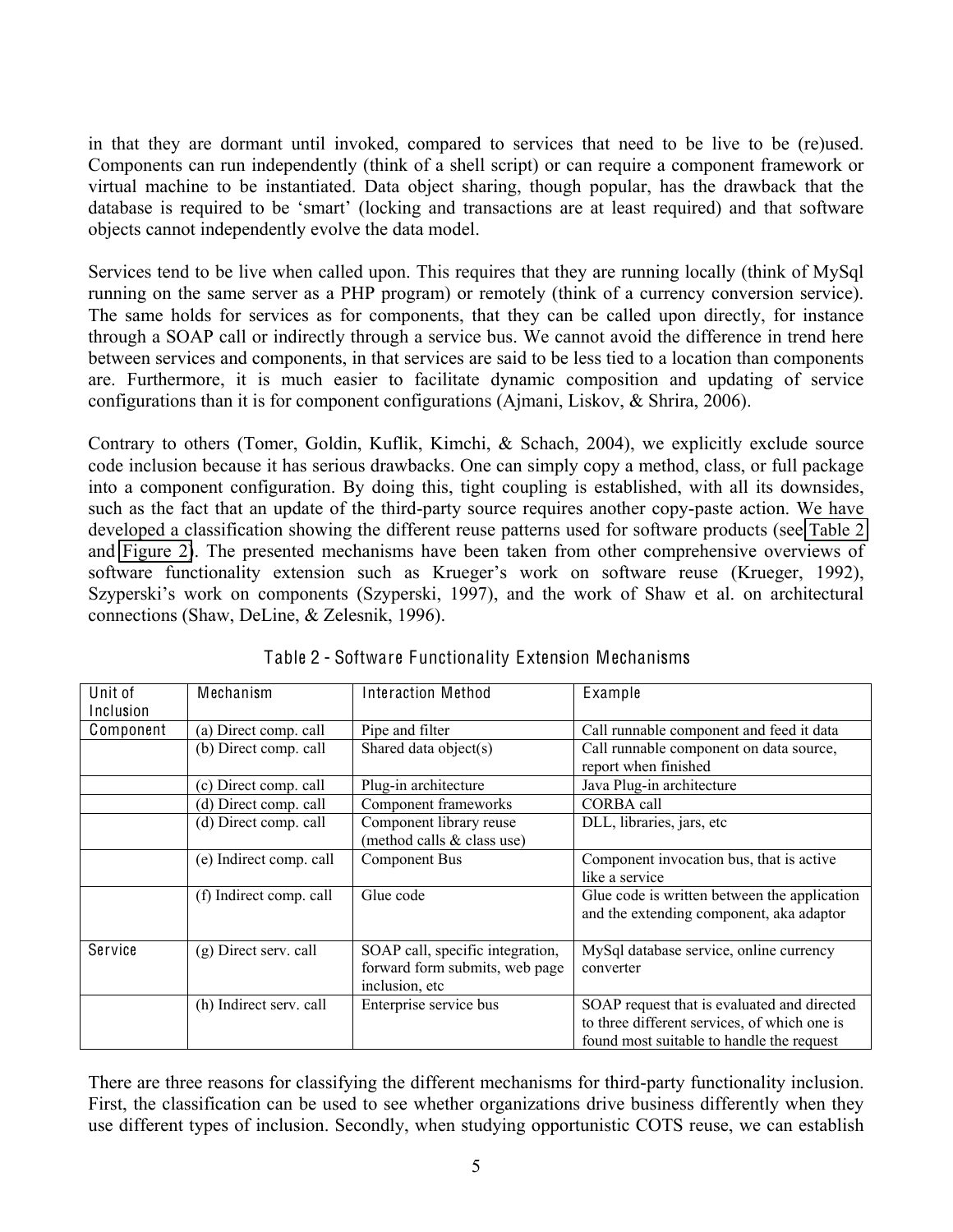whether the organizations trying to assemble these COTS require a specific type of software architecture. Thirdly, the reuse mechanisms enable us to define coupling tightness. The more different mechanisms that are used and the more code that is required in the original product, the tighter coupling becomes (a crude adaptation from (Pressman, 1982)).



Figure 2: Graphical Representation of Software Extension Mechanisms

# <span id="page-5-0"></span>THE CASE STUDIES: AN ERP VENDOR AND A 3-D CAD VENDOR

To produce the results in this paper two descriptive case studies (Yin, 2003) were performed at software vendors in the Netherlands. These case studies resulted into two case study reports. Facts have been collected from interviews, document study, software study, and direct observations at the vendor. The validity threats to our case studies are construct, internal, external, and reliability threats. With respect to construct validity, the same protocol was applied to each case study, which was guarded by closely peer reviewing the case study process and database. With regard to internal validity we have defined the terms in this research in earlier work (Jansen, Finkelstein, & Brinkkemper, 2007) and provided these definitions to the case study participants. With regards to external validity we took two average sized product software vendors from the Netherlands that build extensions to larger products, each with a small number of partners. Finally, in regards to reliability, we would gather similar results if we redid the research, because we use a case study protocol, a structured interview outline, and a case study database. Both the companies in the case studies were anonymised.

The reused functionality under study was selected carefully. In one of the case studies an on-line market is used for semi-finished components from which source code is copied vis-à-vis. These components and suppliers, though interesting, were not studied because of their merging with the main software product itself. Ten reused components and services were distinguished in the case studies.

## Cas<sup>e</sup> Study 1: ERP Product ERPVendor

The company ERPVendor is an ERP vendor that sells a large product that extends the popular Microsoft CRM product. ERPVendor currently has around 600 customers worldwide and 38 employees. The product is sold through resellers and through an internal sales department. ERPVendor's product includes external functionality from an online timesheet application (OTS), an office integration application, and a PDF creation application. OTS, MS CRM and ERPVendor's product all depend on Microsoft SQL Server (MS SQL).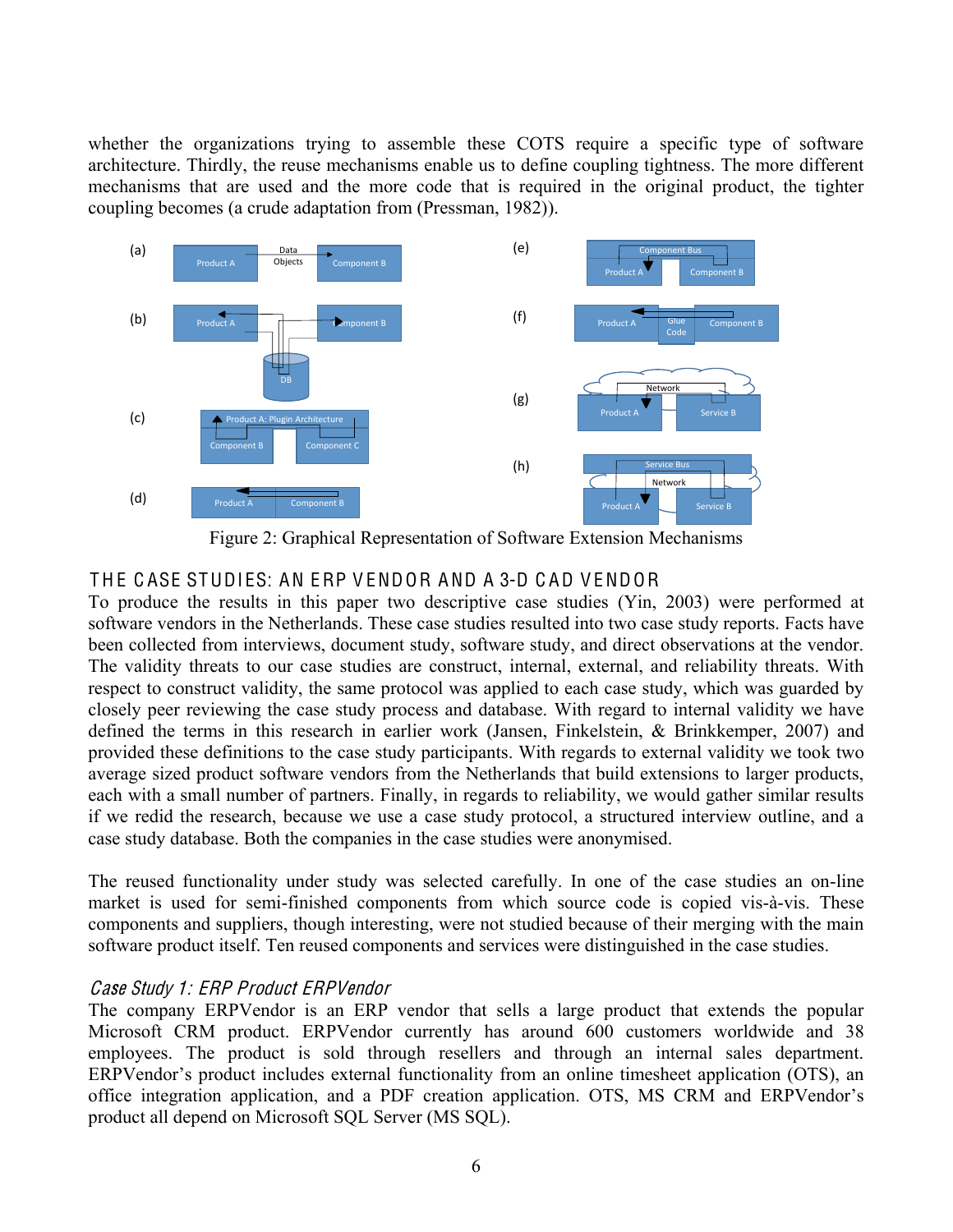#### Cas<sup>e</sup> Study 2: Technical CAD Appli<sup>c</sup>ation Plug-in CADVendor

CADVendor develops and distributes CAD software products for the building services industry. CADVendor's product is now used by more than 7000 end-users daily in the Netherlands and Belgium. CADVendor employs approximately 100 employees. The software development activities are performed in the Netherlands and Romania.

#### Hypothese<sup>s</sup> and Results

A subset of the results of the two case studies is listed in Tables 3 and 4. Table 3 lists the methods used by ERPVendor and CADVendor to reuse functionality from others into their products. Table 4 displays some of the characteristics of relationship intimacy by looking at typical methods of contacting thirdparty software providers. The two cases are used to confirm or discredit a number of hypotheses we have about software supply networks. Table 3 shows some unexpected results. We were under the impression that functionality is generally reused with one reuse method, instead of many. In the most extreme example (ERPVendor's product reusing MS CRM functionality) four methods of inclusion are used. MS CRM is a well known CRM product. It is installed as a web server and requires MS SQL Server. ERPVendor's product works beside MS CRM, which means that the products can function independently from each other, even though customers will generally not be aware of that. Interaction with MS CRM is initiated in different ways. Regularly, data objects that are shared are synchronized, such that parts of the data in the MS CRM database are the same as the data in ERPVendor's product's database. Furthermore, ERPVendor's product includes pages from MS CRM. Also, MS CRM enables plug-ins, which are used when MS CRM requires data from ERPVendor's product. Finally, both products make available a number of services from the MS CRM service bus. Both products call upon each other's services. The two products are tightly coupled.

| Case                          | ERPVendor |       |       |      | CADVendor |       |       |         |         |       |  |
|-------------------------------|-----------|-------|-------|------|-----------|-------|-------|---------|---------|-------|--|
| <b>Component Name</b>         | ΜS        | 0TS   | W C   | PDFC | C R       | SS    | XML   | ١C      | ΑC      | DWG   |  |
|                               | CRM       |       |       |      |           |       |       |         |         |       |  |
| <b>Feature Criticality</b>    |           |       |       |      |           |       |       |         |         |       |  |
| Alternative solutions         | Some      | Many  | Many  | Many | Some      | Many  | Many  | None    | None    | Some  |  |
| Criticality                   | High      | Med.  | Med.  | Low  | Med.      | High  | Low   | High    | High    | Med.  |  |
| Coupling                      | Very      | Tight | Loose | Med. | Med.      | Loose | Loose | Tight   | Tight   | Tight |  |
|                               | Tight     |       |       |      |           |       |       |         |         |       |  |
| <b>Estimated Development</b>  | 5000      | 500   | 100   | 100  | 480       | 100   | 100   | $5000+$ | $5000+$ | 100   |  |
| Switching Effort (hrs)        |           |       |       |      |           |       |       |         |         |       |  |
| <b>Component Reuse Method</b> |           |       |       |      |           |       |       |         |         |       |  |
| Pipe and filter               |           |       |       |      |           |       |       |         |         |       |  |
| Shared data object(s)         | Y         | Y     |       |      | Y         |       |       |         |         |       |  |
| Component frameworks          |           |       |       |      |           |       |       | Y       | Y       |       |  |
| Component library reuse       |           |       |       | Y    | Y         | Y     | Y     |         |         | Y     |  |
| Plug-in architecture          | Y         |       |       |      |           |       |       | Y       | Y       |       |  |
| <b>Component Bus</b>          |           |       |       |      |           |       |       |         |         |       |  |
| Glue code                     |           |       |       |      | Y         | Y     |       |         |         | Y     |  |
| Service Reuse Method          |           |       |       |      |           |       |       |         |         |       |  |
| SOAP call                     |           |       |       |      |           | Y     |       |         |         |       |  |
| Web page inclusion            | Y         | Y     |       |      |           |       |       |         |         |       |  |
| Service bus                   | Y         |       | Y     | Y    |           |       |       |         |         |       |  |

Table 3: Architectural Relationships Components and Coupling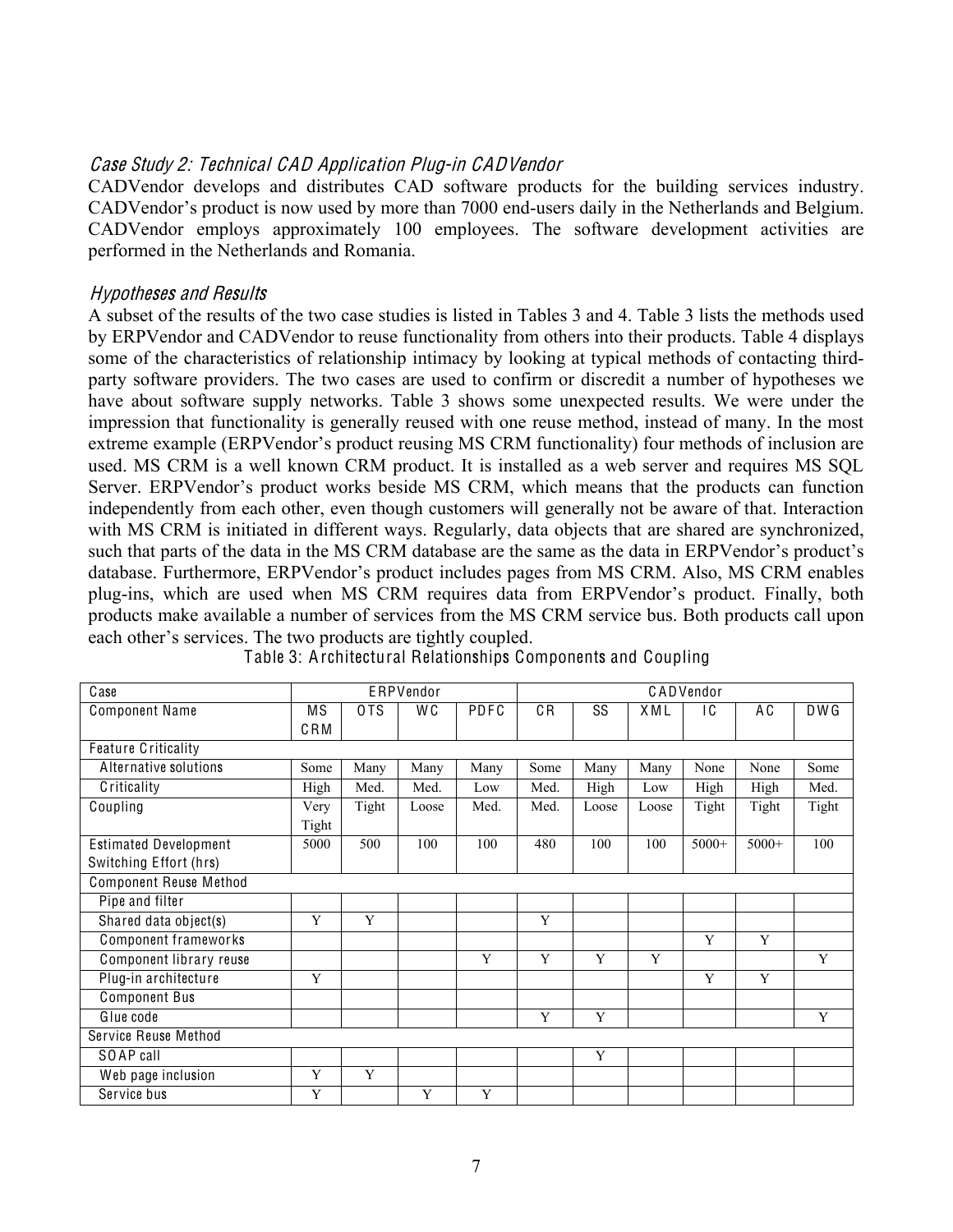H1: Relationship intimacy between a component supplier and a product software vendor is directly related to the tightness with which components are coupled. In both tables can be seen that tight coupling is at least related to the contact intimacy. The relationship does not seem to work inversely, in that a warmer relationship between the two software organizations implies that coupling between their components is tight. When looking at the effort that is required to change from one component to an alternative, this relationship does not change.

H2: More mature organizations will reuse functionality from more loosely coupled components than younger organizations. ERPVendor is a younger company than CADVendor and has only had one release of their main product. CADVendor has had five major releases of the product under study and the product is mature. Many efforts have been made to make coupling between external products looser. This cannot be found in the results, however. Another aspect seems to have greater influence: ERPVendor builds its product on top of a more service oriented web-based product, whereas CADVendor builds its product on top of a stand-alone CAD product. We speculate that less effort is required from ERPVendor to achieve loose coupling between their own product and functionality of others than in the case of CADVendor.

| Case                          |             | ERPVendor | CADVendor |          |       |       |        |                 |             |                 |
|-------------------------------|-------------|-----------|-----------|----------|-------|-------|--------|-----------------|-------------|-----------------|
|                               |             |           |           |          |       |       |        |                 |             |                 |
| <b>Component Provider</b>     | ΜS          | 0TS       | W C       | PDFC     | C R   | SS    | ΜS     | ١C              | A C         | DWG             |
| Access to source code         |             | Y         | Y         |          |       |       |        | Y               |             |                 |
| Access to early releases      | Y           | Y         |           | Y        |       |       |        | Y               | Y           |                 |
| Access to release planning    | Y           | Y         |           | Y        |       | Y     |        | Y               | Y           |                 |
| Access to online dev portal   | Y           | Y         |           |          |       | Y     |        | Y               | Y           | Y               |
| Manual feedback forwarding    | Y           | Y         | Y         | Y        |       | Y     |        | Y               | Y           | Y               |
| Cooperative Development       |             | Y         |           |          |       |       |        | Y               |             |                 |
| Contact with sales department | Y           | Y         |           | Y        |       | Y     | Y      |                 | Y           |                 |
| Contact with developers       |             | Y         |           |          |       | Y     |        | Y               | Y           | Y               |
| CEO level contact             |             | Y         |           |          |       |       |        | Y               |             | Y               |
| <b>Contact with Helpdesk</b>  | Y           | Y         | Y         | Y        | Y     | Y     |        | Y               | Y           | Y               |
| <b>Company Size</b>           | 79,000      | 20        | 20        | $10^{1}$ | 6,200 | 1,100 | 79,000 | 40 <sup>1</sup> | 5,169       | 40 <sup>1</sup> |
| Relationship Type             | (x)         | (X)       | (x)       | (X)      | (X)   | (X)   | (X)    | $\chi$          | (x)         | (XI)            |
| Sees its customers as         | $(\Lambda)$ | (iii)     | (iii)     | (iii)    | (iii) | (iii) | (iii)  | (V)             | $(\Lambda)$ | (iii)           |

Table 4: Organizational Relationship and Relationship Intimacy

H3: Software vendors only reuse application services when the service does not contain any critical functionality for the software product. The reuse of application services implies that a vendor loses control over some of the functionality (and data) the vendor is trying to reuse. This makes software vendors reluctant to reuse services from others. For both cases the only application services that are being reused are application services over which the customer or the vendor has full control, i.e., the application service is installed on the customer (MS CRM, WC, PDFC) or vendor site (SS).

H4: The larger the component supplier, the colder the relationship. Larger software vendors appear never to do cooperative development with ERPVendor and CADVendor. Also, they are less likely to provide direct access to their CEOs. Table 4 shows that size is not related to whether a product software vendor will get into contact directly with a software vendor's development department or not. Whereas ERPVendor has no contact with Microsoft's developers, CADVendor does

 $\overline{a}$ 

 $1$  Estimates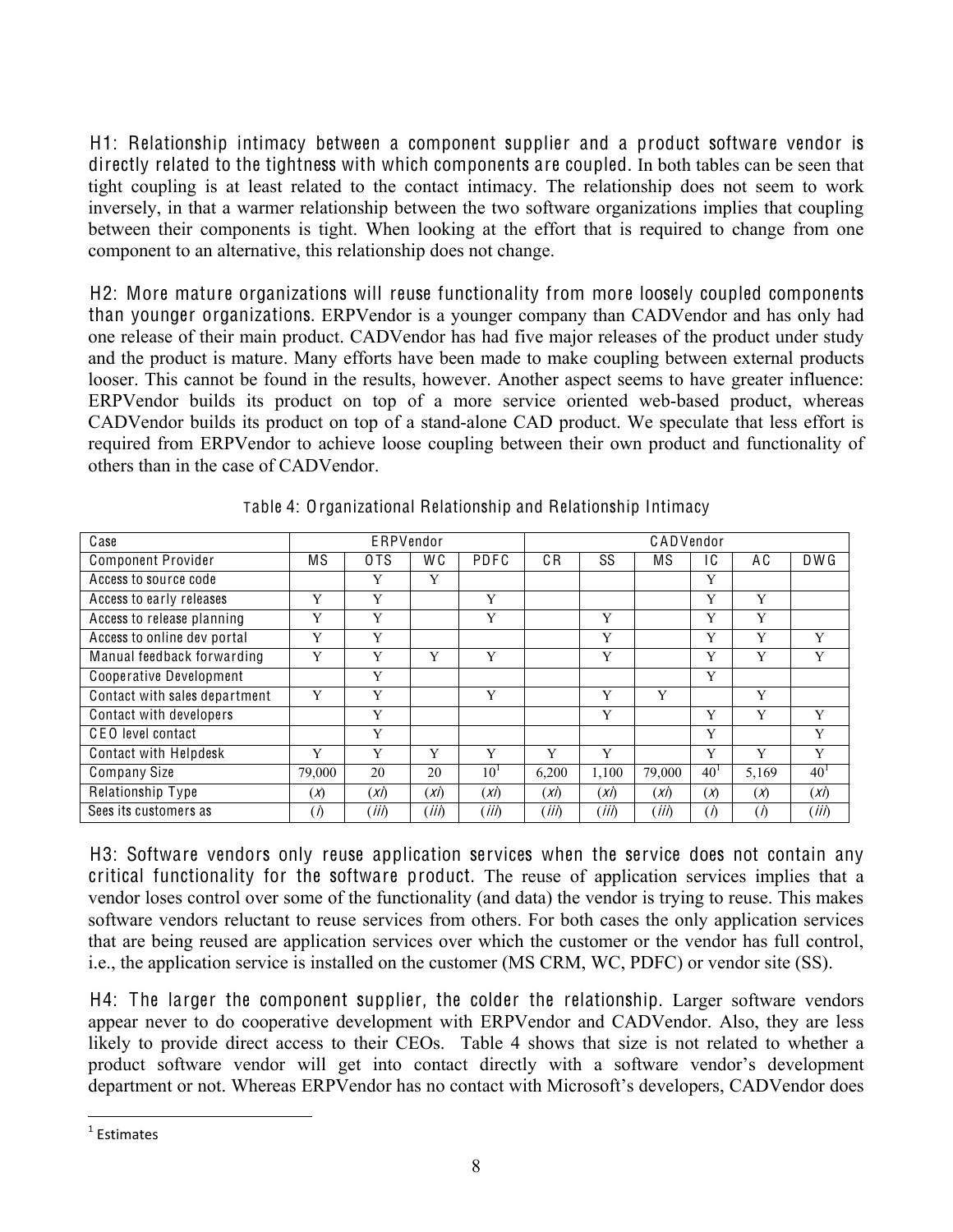have contact with developers from AC. Another fact that tends to distort views on this relationship is that larger software firms tend to have many different products (acquired through the years), run by relatively independent product teams. In Table 4 this holds true, since both Microsoft and CR are large organizations that sell a large range of products. The product development groups of MS CRM and CR's product are small organizations within larger ones.

## DISCUSSION & C ONC LUSIONS

A relationship arises from Table 4, in that a software vendor's and a component supplier's perception of each other is related. When a software vendor is defined by ERPVendor or CADVendor as an ISV, the ISV defines the ERPVendor or CADVendor as VARs. Simultaneously, COTS vendors see ERPVendor or CADVendor as component assemblers. When looking at the fact that ERPVendor's and CADVendor's products plug into the products from ISVs this is not surprising. These relationships are related to the product context (Brinkkemper, Soest, & Jansen, 2007) of a software product. The roles presented in this paper can be modeled as participants with *requires* and *provides* interfaces (for example *requires* source code, *provides* COTS assemblies). The activities a participant fulfills can be modeled using value net modeling techniques (Vilminko & Kinnula, 2005) to complete the SSN model. We plan to improve business modeling using value net modeling techniques, to enable product software vendors and other participants in the SSN to further develop their business models and discover novel opportunities.

Basili and Boehm (Basili & Boehm, 2001) show that although glue-code development usually accounts for less than half the total CBS software development effort, the effort per line of glue code averages about three times the effort per line of developed applications code. This was confirmed by both the software vendors, who in some cases hired specialized consultants to integrate the COTS. Furthermore, this supports H1 because once components become more tightly coupled, there is an increase in demand for knowledge from the component supplier. Secondly, Basili and Boehm confirm that nondevelopment costs, such as licensing fees, are significant and projects must plan for and optimize them. Both vendors experienced this, in that some functionality comes at the price of a relatively large sum per developer seat, whereas others charge a relatively small fee per end-user. This further confirms that more research is needed in this area, to create financial models that can show whether the re-use model is truly healthy (Brinkkemper, Soest, & Jansen, 2007). Basili and Boehm's final statement that CBS is currently a high-risk but profitable activity because COTS integration projects generally have larger effort and schedule overruns than conventional development projects, only further confirms the contribution of this paper.

Three conclusions can be drawn from this research. We show that re-use in practice is generally not done through clean APIs alone for product software. Furthermore, we show that software vendors are reluctant to use application services from others as long as this implies giving up full control over its functionality. Finally, we show that if functionality is tightly coupled with a software product, the software vendor will have a warm relationship with the component supplier.

## A C K NO W L EDG E M ENTS

We would like to thank both the companies for their participation in the case studies. Furthermore, we would like to thank Wilco van Duinkerken and Henk van der Schuur for their inspiring ideas that contributed to this paper.